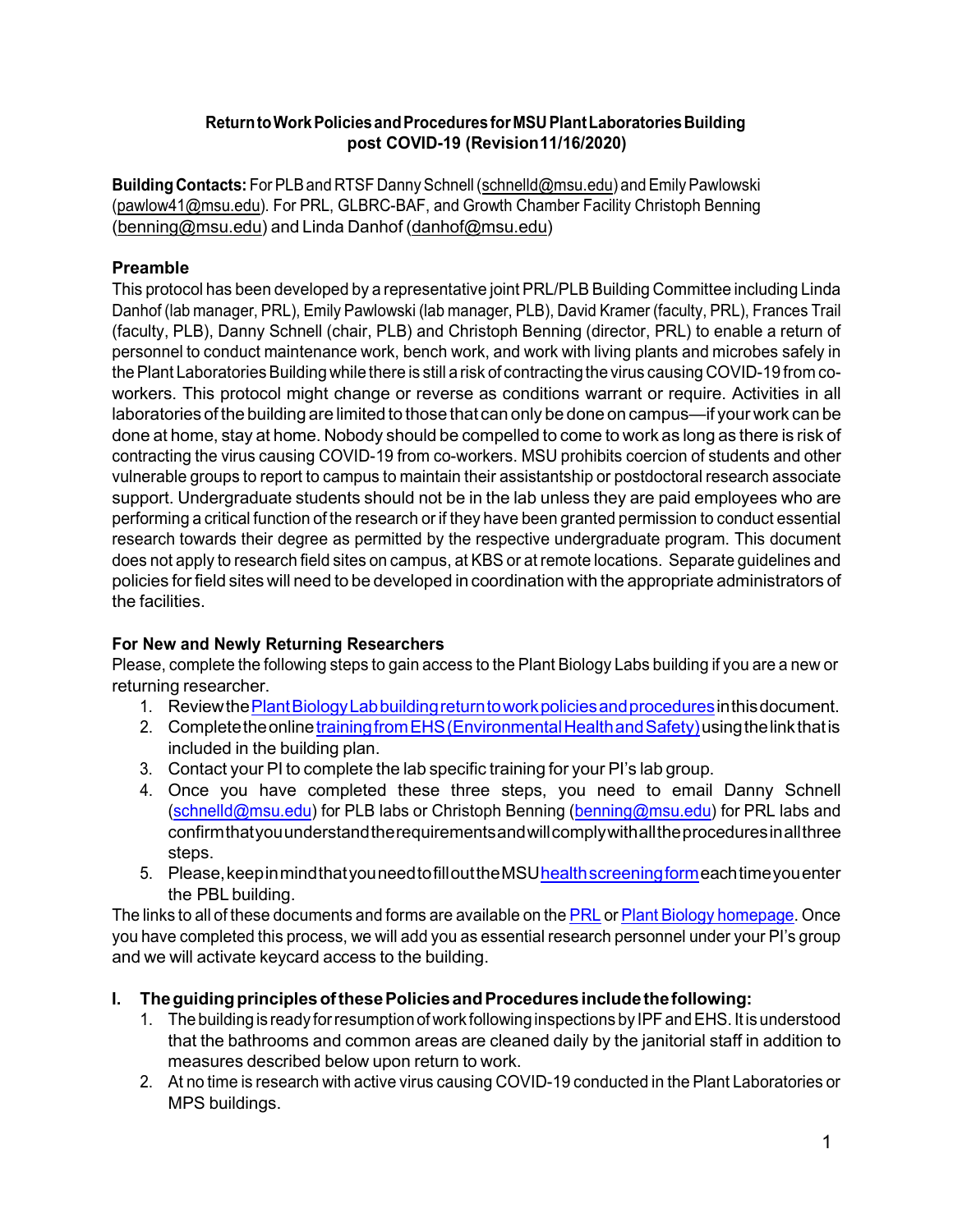- 3. The risk of going back to work in the lab with other colleagues includes contracting the virus causing COVID-19 from another contagious person by aerosol or contaminated surfaces. Keep in mind, a contagious person may not have symptoms.
- 4. Precautions need to be added on top of existing lab safety protocols and the new precautions do not diminish them.
- 5. Three levels of training EHS online [\(https://bit.ly//EHS-4950-SCO\)](https://bit.ly/EHS-4950-SCO), the Building Plan (this document), and the Individual Lab Plan -on new policies and procedures are required for all those returning to work and building access may not be granted until training has been documented. Everyone must acknowledge reading this document. Acknowledgement of this document will be documented for each person by the individual lab. The Lab PI must ensure that training for new lab members is conducted and documented.
- 6. This protocol will remain binding until the MSU Office of Regulatory Affairs (ORA) or the Office of the Senior Vice President for Research and Innovation (OSVPRI) allow for or require modifications. Changes to this protocol will be widely distributed to all building occupants and their supervisors by email, postings will be made at the entrances of the building, and on the PRL and PLB websites.

#### **II. Buildingpreparation,Access,andSanitationofSharedRoomsandCommonAreas**:

- 1. *Building Preparation:* The building has been monitored daily by essential workers and technicians and issues during the shutdown have been resolved in collaboration with Infrastructure Planning and Facilities/Facilities Planning (IPF) as they arose. As necessary, the building has been prepared by IPF and Space Management/Environmental Health and Safety (EHS) to ensure the building is clean and functioning appropriately. Water and HVAC systems andfumehoodshavebeenchecked,aswellasanyfumehoods(accordingtomaintenance schedule).Biosafetycabinetsandautoclaveshavebeencheckedbylabs/buildingmanagersand will be recertified as needed. The buildings will remain locked and access controlled. A spreadsheet template is available in assisting the ramp up of the building as well as a ramp down should this become necessary.
- 2. *Building Access:* Building entry and exit points will be limited to the west, south wing, and north mainentrancesonthefirstfloorofthePBLbuilding. Sanitationstationswillbeavailableateach of these entrances. Access will be limited to only those faculty, staff and students who have been trained in and acknowledge the policies and procedures in this document. Access and presence in the building will be monitored using the official MSU health screening form f. Access may be revoked by the Chair or Director for anyone found in deliberate violation of policies and procedures.
- 3. *Non-resident visitors:* Anyone without keycard access to the Plant Laboratories Building that needs to access core facilities within the building (e.g. RTSF, GLBRC, growth chambers) should contact the facility managers in advance to receive a copy of the new policies and procedures and to schedule a time to visit the facilities. The facility staff will arrange for access to the building and facility. All visitors are expected to adhere to the policy and procedures in this document while in the building. Non-essential visiting scholars and undergraduate students cannot enter the building. Undergraduate students newly joining labs and who are essential workers or have been approved by their respective undergraduate program may get approval to enter the building following the procedure outlined at top of this document.
- 4. *Deliveries:*DeliveryplanswillbeconfirmedwithSusanFennell(fennell@msu.edu)atUniversity Services. DeliverieswillbereceivedbyassignedpersonnelfromPLB/PRLduringbusinesshours and delivered to the appropriate locations and properly stored. Instructions for delivery personnel(MSU, UPS, FedEx etc.) are posted on each doorincluding a phone number under which the assigned personnel for PRL or PLB can be reached to receive shipments.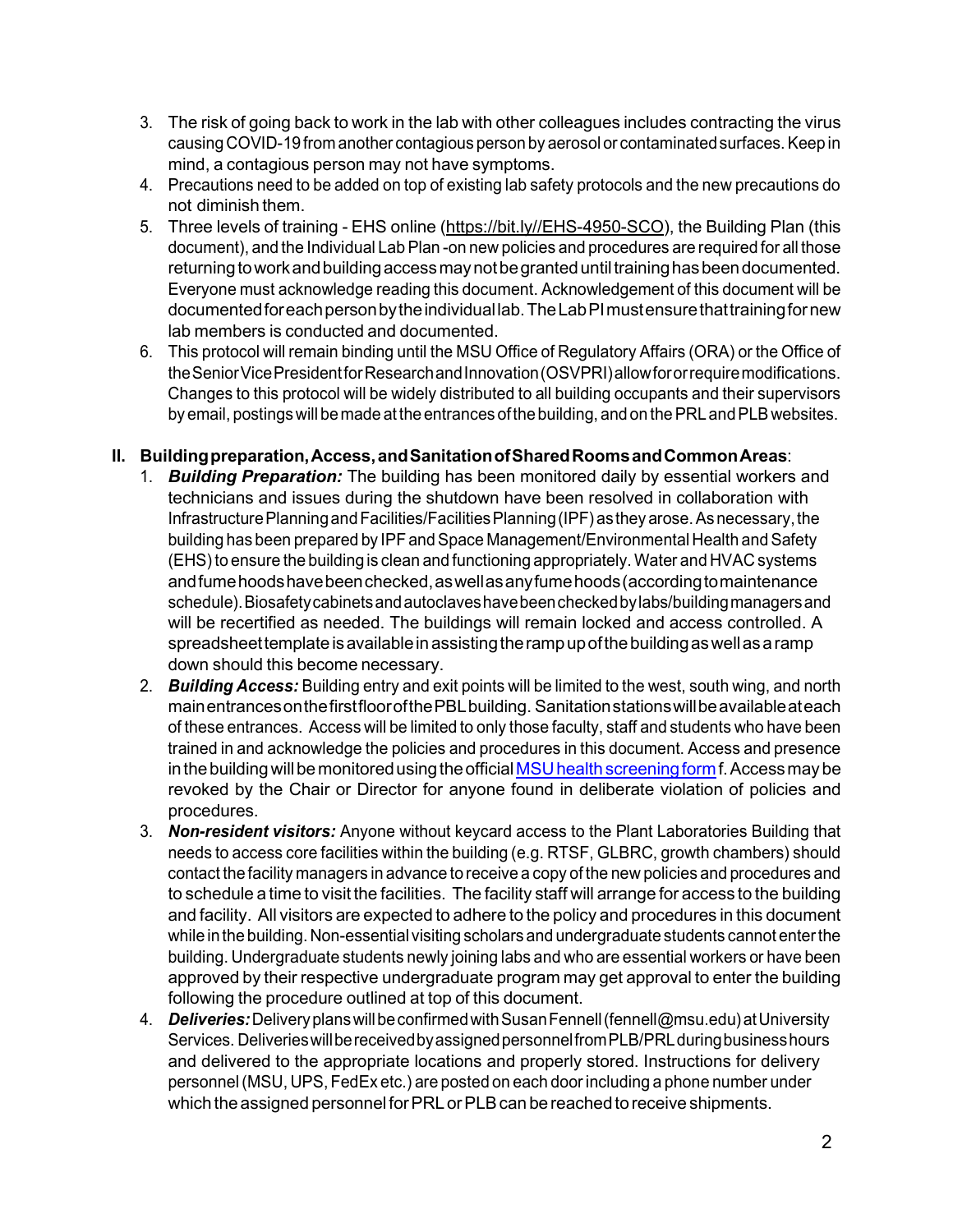- 5. *External Contractors and Vendor Repair Personnel:* External contractors and vendor repair personnelneedtofollowthebuildingsafetyplandescribedinthisdocument. MSU approved outside contractors will be met by PRL/PLB personnel upon appointment by phone or email at a building entrance door, instructed about the basic protocol of hand sanitizing and wearingmasks,etc.andprovidedwithamask,asnecessary.PLB/PRLpersonnelwillaccompany outside contractors to their designated work area. The work area needs to be cleared of lab personnel to maintain social distancing of 6 feet.
- **6. SanitationPlanforSharedResearchRooms,CommonResearchAreasnotSanitizedby Janitorial Staff:**
	- a. The following shared PRL rooms will be under the direct supervision of the PRL director assisted by Linda Danhof (LD) and Melissa Borrusch (MB):
		- *•* Chemical room (rmS132)
		- *•* Gas cylinder room (rm S130A)
		- *•* PRL Stockroom (rm132)
		- *•* Autoclave room (rm128)
		- *•* Autoclave room/dishwashing room (rm 228)
		- *•* Autoclave Room (328)

Common touch areas (inside doorknobs, light switches) will be sanitized three times a day by assigned personnel. Each user will clean equipment in these rooms before and after use including keyboards, touch pads, autoclave buttons, autoclave doors, dish washer buttons, and dishwasherdoors.StandardOperatingProcedureshavebeenpostedwiththerespective equipmentandcleaningsuppliesareprovidedeitherinsidetheseroomsouroutsideforthe chemical and gas cylinder rooms.

- b. The following shared PLB rooms will be under the direct supervision of the PLB chair assisted by Emily Pawlowski(EP)
	- *•* Mail room/Autoclave room (rm 139)
	- *•* Copy room (rm142)
	- *•* Autoclave room (rmS144)
	- *•* Autoclave room (rm 264)
	- *•* Autoclave room (rm 364)
	- *•* Autoclave Room (S314)

Commontouchareas(insidedoorknobs,lightswitches)willbesanitizedthreetimesadayby assigned personnel. Each user will clean equipment in these rooms before and after use including keyboards, touch pads, autoclave buttons, autoclave doors, copy machine screen. Standard Operating Procedures will be posted with the respective equipment and cleaning supplies will be provided either inside these rooms our outside for the chemical and gas cylinder rooms.

#### **III. BasePersonalProtectiveEquipment(PPE)andSanitizingMeasures**

Protection of personnel begins at the entrances to the building:

1. Frequent hand washing and avoiding touching one's face is recommended by the US Center for Disease Control [\(CDC\)](https://www.cdc.gov/coronavirus/2019-ncov/index.html?CDC_AA_refVal=https%3A%2F%2Fwww.cdc.gov%2Fcoronavirus%2Findex.html) to avoid infection and MSU follows these recommendations. All entrances ofthebuildingwillhaveastationwithhandsanitizer.Handsmustbecleaneduponenteringthe buildingusingthissanitizerandwashedfirstthingwhenenteringthelabspaceusingsoapand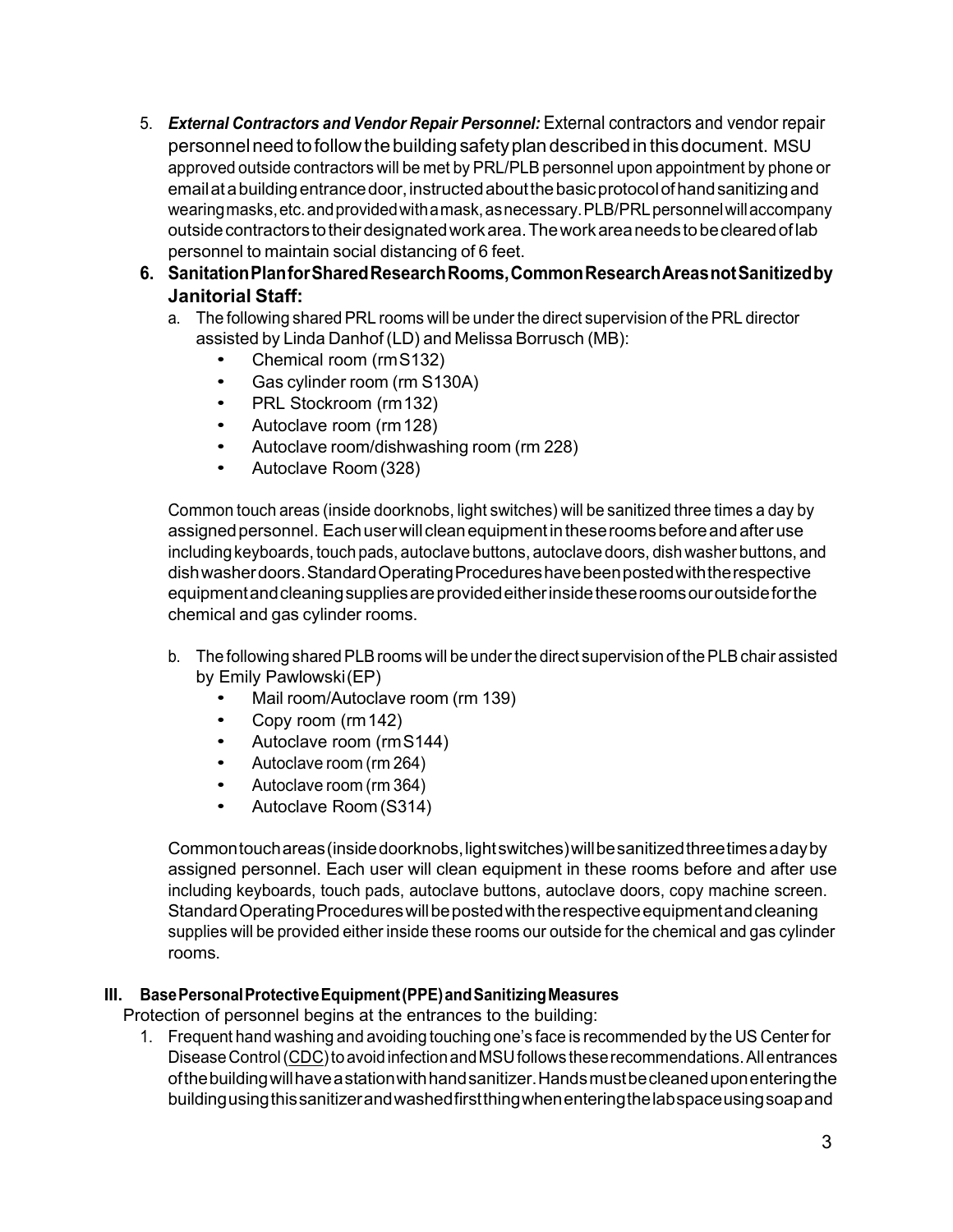waterfor20s. Handsshouldbewashedatregularintervalsduringtheworkperiodtominimize the potential infection.

2. Masks that cover mouth and nose must be worn in the building. (Masks have been obtained and will be provided; you can also bring your own mask).

# **IV. Training and SanitationTeam**:

- 1. All personnel are required to obtain three levels of training:
	- a. Training on **Return to Work Policies and Procedures for MSU PlantLaboratories Building post COVID-19.** Representatives of the Building Committee will providetraining and information on the procedures and changes to this protocol described in this document as describedabove.
	- b. Online **COVID-19 Safe Return to [Laboratory](https://abilitylms.msu.edu/MSU/Programs/Standard/Control/elmLearner.wml?PTM=1) Work** training from EHS (https://bit.ly//EHS-4950-SCO).
	- c. Lab specific training by their supervisor or PI that covers the Laboratory Plan for a Safe Return for theirlaboratory.

Allthreelevelsoftrainingmustbecompletedpriortoapprovaltoreturntowork.Trainingofnew personnelwillbedocumentedbytheindividuallabsandasoutlinedatthetopofthedocument.

- 2. The two lab managers on the Building Committee will lead the sanitation efforts for common equipment areas. They will be also responsible for resupplying the stations at the entrances of the building.
	- a. Disinfectionwillusea[nEPA-approveddisinfectantthatiseffectiveagainstCOVID-19](https://www.epa.gov/pesticide-registration/list-n-disinfectants-use-against-sars-cov-2) and will follow disinfectant contact times, also listed on the EPA-approved list.
	- b. Personnel will wear appropriate PPE when using cleaning/disinfectant products, includingsafetyglassesandchemical-compatibleimperviousglovesasrequired.
	- c. Disinfectionwilloccur atthebeginning and end of each shift(8 am, 1pm and6pm).
	- d. All common touch surfaces in equipment rooms will be disinfected, including doorknobs and lightswitches.

#### **V. Preparation for labwork:**

- **1.** To prevent new virus infections, **awareness is key**
	- a. Always maintain physical distances of 6 ft or more between co-workers
	- b. Maintain physical distances between all people coming to and from work
	- c. Monitor your health (temperature, etc.)
	- d. Wear masks at all times unless you are in a single occupancy office with the door shut. Masks have to be worn as an additional person enters the room.
	- e. Each person mustenter the building using theirown key card. They also must fill in the MSU health screening form. This provides a daily record of people in the building so that it can be used for contact tracing for you and others if necessary.
- 2. Minimize the transport of items between work and home
- 3. Leave most personal items at home (including headphones, ear buds etc.)—transport only essential items between work and home (e.g., water, food items, key card, wallet, phone). Make sureyouhaveallyourbelongingsinabagthatyoucanwearoveryourshoulder(i.e.sothatyou don't have to carry anything in your hands since you will need to sanitize your hands upon entering the building).

#### **VI. General Practices**

1. Eating is allowed in the building in designated areas using the rules laid out below. Drinking is allowed in designated areas (see below) and outside the laboratories using water that you bring with you from home. Drinking fountains are closed including the refill stations.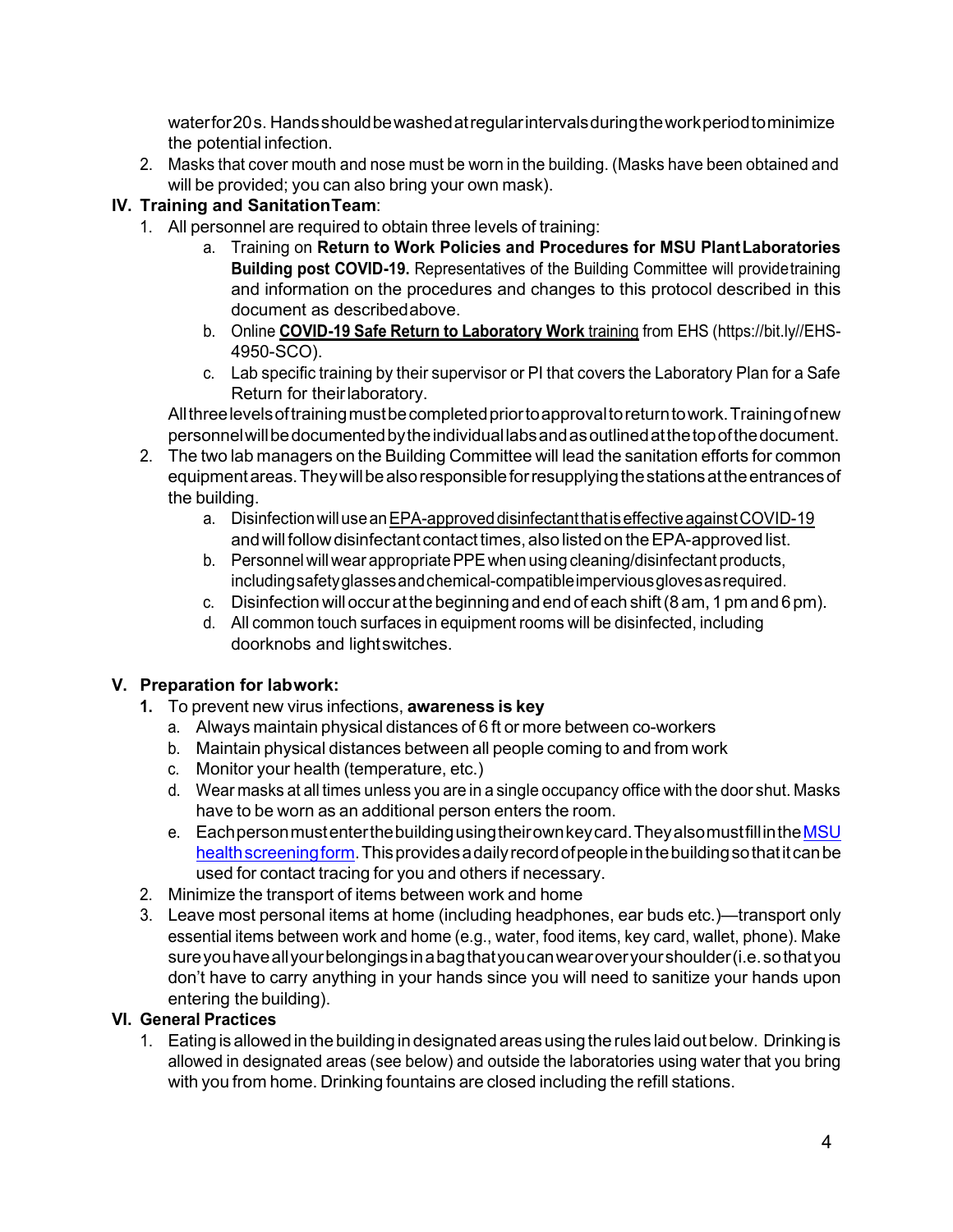- **2.** Stay at home if you have an elevated temperature or other COVID-19 symptoms as described in the health [screening](https://spa.msu.edu/PL/Portal/COVID19/HealthScreeningForm.aspx) form and fill in the form if you were normally going to work that day**.**
- 3. Should someone in your research/building group have symptoms or test positive for COVID-19 immediately notify your Chair/Unit Administrator, University Physician and EHS. The University Physician's office will determine the further course of action.
- 4. Wearing a mask is now mandatory outdoors and indoors on campus except for single office users with the door closed. Upon entrance into the building, sanitize your hands. Wash them with soap and water for 20 s upon entering the laboratory space.
- 5. Wear gloves only attimes youwould usuallywear gloves in the lab to protect your experiment (e.g. RNA work), or yourself during work with isotopes or with hazardous chemicals. Dispose of these gloves in the lab as soon as you are done. As recommended by the CDC, wearing gloves in common spaces may increase the risk of spreading the virus. It is best to follow for frequent hand washingfor20swithsoapandwarmwaterandavoidingtouchingone'sfaceasrecommended by the [CDC.](https://www.cdc.gov/coronavirus/2019-ncov/index.html?CDC_AA_refVal=https%3A%2F%2Fwww.cdc.gov%2Fcoronavirus%2Findex.htm)
- 6. Washyourhandswithsoapandwarmwaterfor20sbeforeleavingthebathroom.Useapaper towel or the newly installed foot catch to open the door to exit the bathroom.
- 7. Each lab should also designate a person to clean common touch surfaces in the lab at the beginning of each shift, including doorknobs, light switches, faucets, general use equipment.
- 8. At the end of the workday, trash bags should be tied off and placed in the hallway for easy removal by custodial staff.

#### **VII. Laboratory Practices (each PI must submit <sup>a</sup> plan to the Chair/Director and EHS)**

## *1. Minimize time in the building*

- a. Anything that can be done at home, you should do at home.
- b. Only go to the building if you are doing work that MUST be done at the laboratory.
- c. If you finish your tasks before the end of the shift—go home.
- d. Ifyourtaskforthedayisminor,askacolleaguewhoneedstogotothebuildingtocomplete the task for you (be reasonable).
- e. Begoodteammatesandhelpeachotheroutbycompletingsimpletasksforotherssothey don't have to come in.
- f. Haveaclearplanfortheday andwriteupprotocols fortheday'sworkbeforecomingtothe building—only be in the building to execute the task.
- g. If you bring notes, protocols or other paper items from home leave them in the lab if possible—minimize what you bring to and from the lab.
- h. As much as you can, store all data in the cloud for accessing later at home.
- i. Do not spend time socializing in the building.

#### *2. Time shifts andTeams*

- a. Social distancing requires that we limit the number of people working in individual laboratories and common spaces until social distancing is no longer required.
- b. Each PI is responsible for setting up a weekly on-line schedule for each lab, team or group where people sign up to work in specific lab spaces during specific days or shifts. The web based general attendance log forthe building will also serve as an attendance long forthe lab. The number of people per space should be determined by each lab PI and should be capped at a small number per laboratory space (following distancing guidelines using a minimum distance of 6 feet to estimate space required, e.g. one person per bench bay, offsetting bench work stations across benches, one person per office).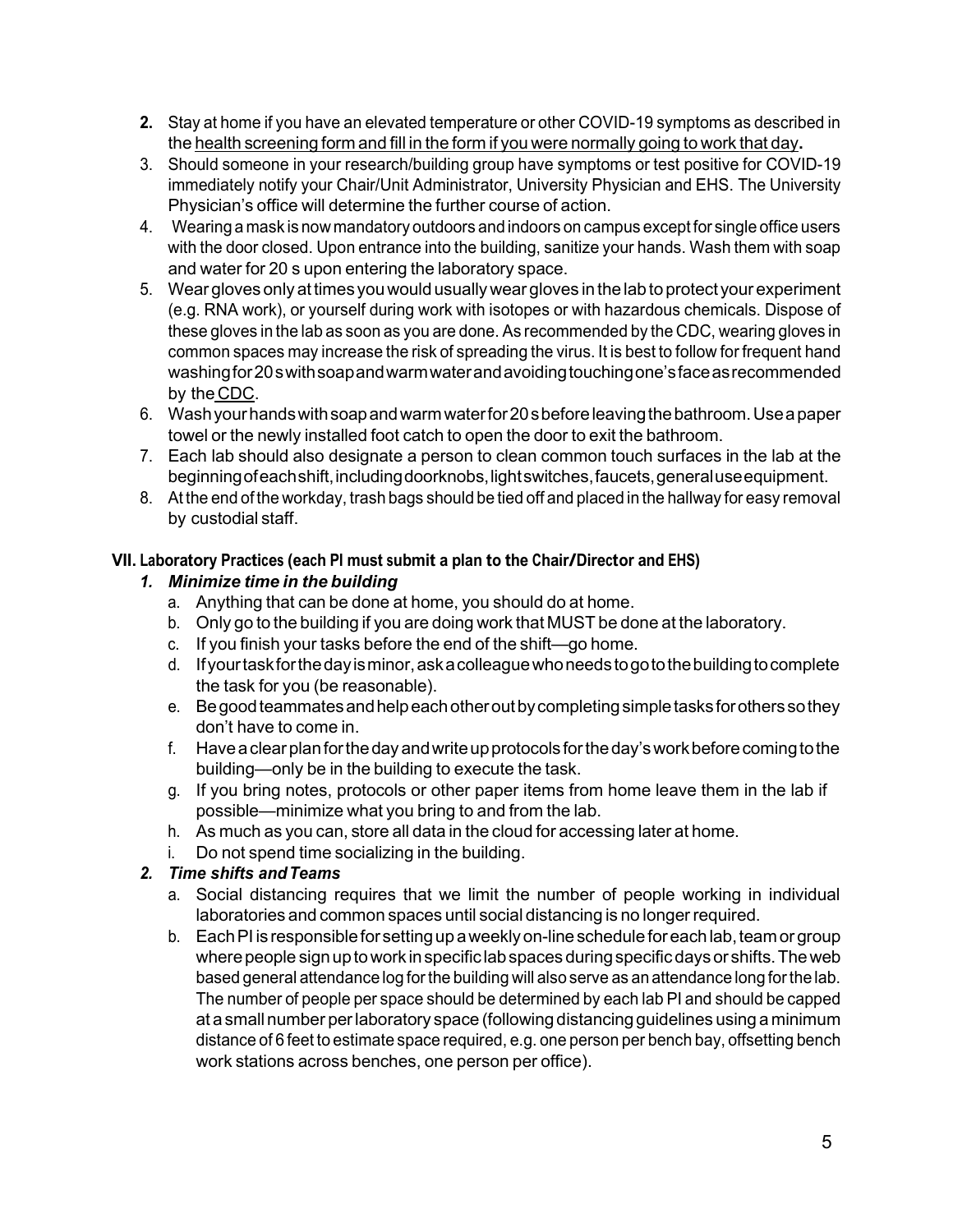- c. Ifyouworkbyyourself,youmustfollowth[eMSUWorkAlonePolicy.](https://ehs.msu.edu/lab-clinic/chem/working-alone.html) Makesuresomebody knows when you arrive and leave. Use a buddy system to inform someone that you are working alone and check in with them periodically while you are at work.
- d. Minimize travelwithin thebuilding—try to stay in yourlab space as much as possible.
- e. Have a designated person clean common touch surfaces in the lab at the beginning of each shift, including doorknobs, light switches, faucets, general use equipment. Cleaning and disinfection must occur a minimum of two times per shift for laboratories and shared spaces.
- f. Common surfaces outside of individual laboratories will be disinfected by assigned personnel at regular 5-hour schedules, 8 am; 1 pm; 6 pm.

## *3. Work in the lab and office space*

- a. Frequentlywashyourhandswithsoapandwarmwaterfor20s.Avoidtouchingyourface.
- b. Always wear a mask and glasses in labs, shared open offices, and public areas of the building such as hallways, staircases, elevators, growth chambers—label the mask with your name and take it home withyou.
- c. Leave your mask on when using all equipment including microscopes.
- d. Washyourhandsfor20swithsoapandwarmwaterafterrestroomuse.Remembertoopen the door using a paper towel.
- e. Avoid in person meetings and use Zoom or Teams. Conference rooms will be closed except for those temporarily designated as lunchrooms.
- f. Avoid the use of the elevators unless necessary (e.g. to transport items between floors, if physically necessary). Do not share elevators tomaintain the 6feet distancing rule.

#### *4. Laboratory equipment*

- a. Disinfect all equipment including shared computers before and after use with an EPAapproved disinfectant solution (wipe down with a 70% alcohol solution). Disinfection will be logged on a sheet for each device, noting date and time of cleaning and responsible individual.
- b. Disinfect all handheld devices, if they are shared (e.g. pipettors) before and after use with an EPA--approved disinfectant solution (e.g. wipe down with 70% alcohol solution). Remove all shared pencils and pens from use.

#### **VIII. Compliance and Compliance Monitoring:**

- 1. Questions about this document can be directed to the PLB Chair (Danny Schnell, schnelld@msu.edu) or PRL Director (Christoph Benning, benning@msu.edu) or any other member of the building committee.
- 2. The Chair/Director and the PIs are responsible for compliance with the rules in this document. However, we are all in this together and need to work together. If you see non-compliance, say something to the person. If you cannot resolve the issue or the situation is unclear, talk to your supervisor, or someone on the building committee to get assistance. Developing and maintaining a Safety Culture is everyone's responsibility. If you see unsafe work practices, please say something. You can report unsafe work practices to any of the following:
	- the advisor or laboratory PI
	- thechairpersons/directors and graduate associate chairpersons in departments and schools,
	- the deans and associate deans in the colleges,
	- the Office of Regulatory Affairs (517-432-4500)
	- the Office of Research & Innovation (517-355-0306 during office hours, or 517-285-5646 any time), and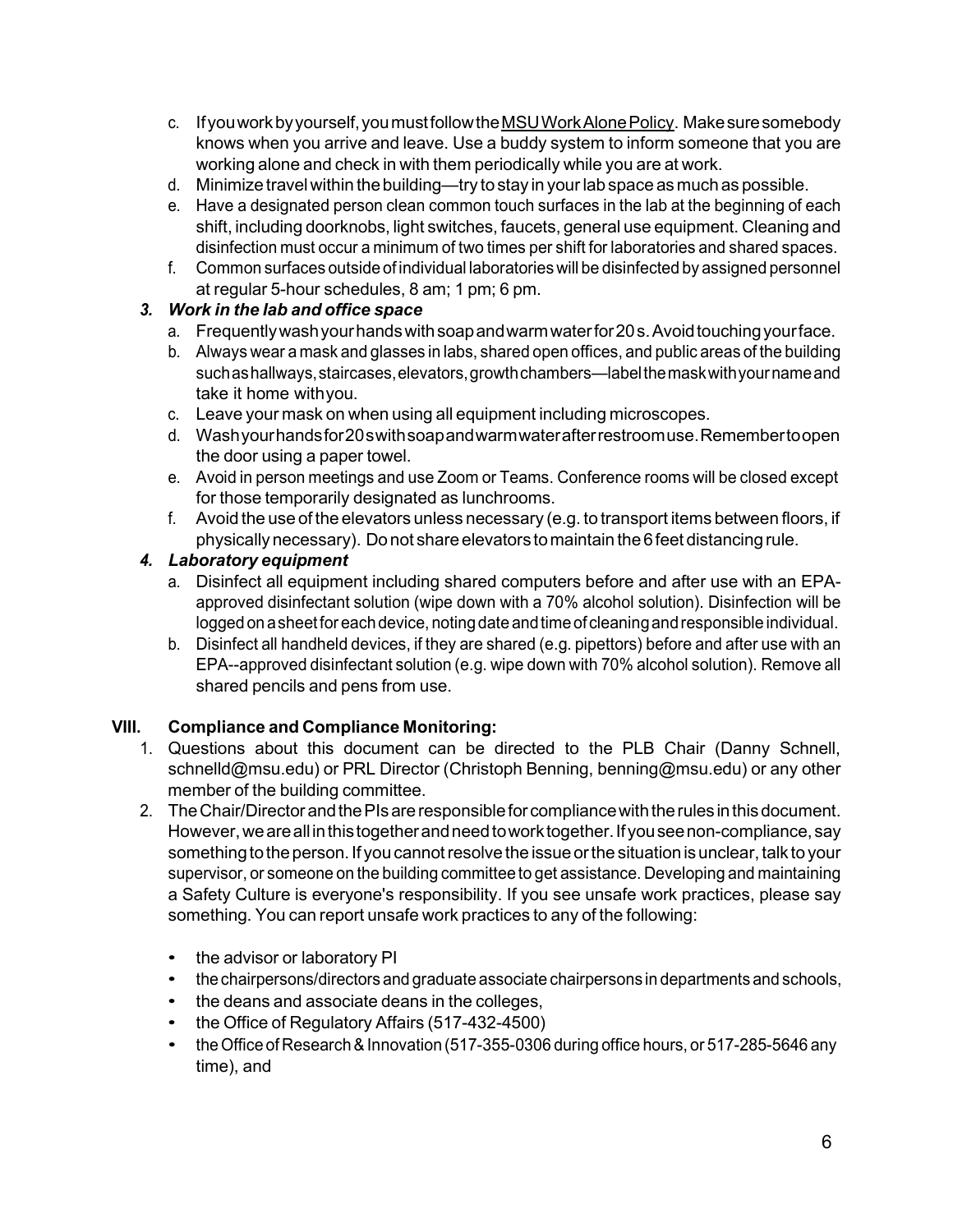• the MSU Misconduct Hotline at 1-800-763-0764, where anonymous reports will be immediately directed to MSU Environmental Health and Safety. (Explanation, and information on anonymous reports, may be found at <https://msu.edu/unit/intaudit/hotline.html> )

## **IX. Food and DrinkPolicy**

Based on the changing Executive Orders and needs of the MSU community, food consumption is now allowed in campus buildings in posted designated areas. We will work with employees who need food available for medical reasons. However, keep in mind that this may pose an increased riskbecauseitrequiresmaskremoval.Therefore,itisimportanttoobservesocialdistancing, followdisinfectingprotocols,andspendminimaltimeintheroom.Thefollowingruleswillapply to the Plant Biology Laboratories Building to implement this Drink and Food Policy:

- 1. Itisalwayspreferabletoeatoutsideofthebuildingwhenpossible,eitherinthegardensorin your car.
- 2. The following lunchrooms and conference rooms and their occupancy at any given time have been designated as lunch areas:
	- a. Anton Lang Conference room (PBL103, occupancy 2)
	- b. First floor lunchroom (PBL132, occupancy 3)
	- c. Second floorlunchroom and internal conferenceroom(PBL232,occupancy5)
	- d. Third floor lunchroom (PBL323, Occupancy 4)
	- e. PBL168 (right half, occupancy 4)
	- f. PBL148 (occupancy 3)
	- g. PBL242 Break room (occupancy 3)
	- h. Third floor east vestibule (occupancy 1)
	- i. Basement east vestibule (occupancy 1)

Spacing and eating areas in these rooms are marked and the rooms' spacings are indicated in the attached floor plans. These areas can only be used under these rules. Breaks and meals cannot be socialevents.

- 3. The doors to the lunchrooms/conference rooms should remain closed when occupied by anyone eating or drinking with their masks removed and the window shades should be kept open where available.
- 4. You can also eat when alone in your personal offices with the door shut.
- 5. Timeinthesharedspacesforbreaksandlunchmustbescheduledinadvanceusingadigital scheduling system set up by Ryan Mosley. Time slots will be 20 min which includes the time for microwaving. The name of the individual and in/out time will be recorded, and such records kept and storedelectronically.
- 6. Signs will be posted indicating that masks must beworn in the room when not eating.
- 7. The individual eating space must be cleaned and disinfected by the user before and after use, and the disinfection should follow EPA approved guidelines (70% alcohol for 5 min; Sani-wipes for 3 min). Disinfectants and wipes will be present in the room.
- 8. The use of refrigerators and select microwaves, water boilers and single cup coffee makers will beallowed.Currentlypresenttoasters,communalcoffeepots,etc.willhavetoberemovedby their owners. Nobody should be waiting in line to use these items.Their use ispart of your scheduled time in the room. Each of these items needs to be disinfected before and after use with 70% ethanol (5 min exposure time) by individual users just like any other shared equipment in labs. Standard Operating procedures will be posted.
- 9. Onlyonepersonshouldusethesinkatanytime.Sharedbrushesandspongeswillberemoved.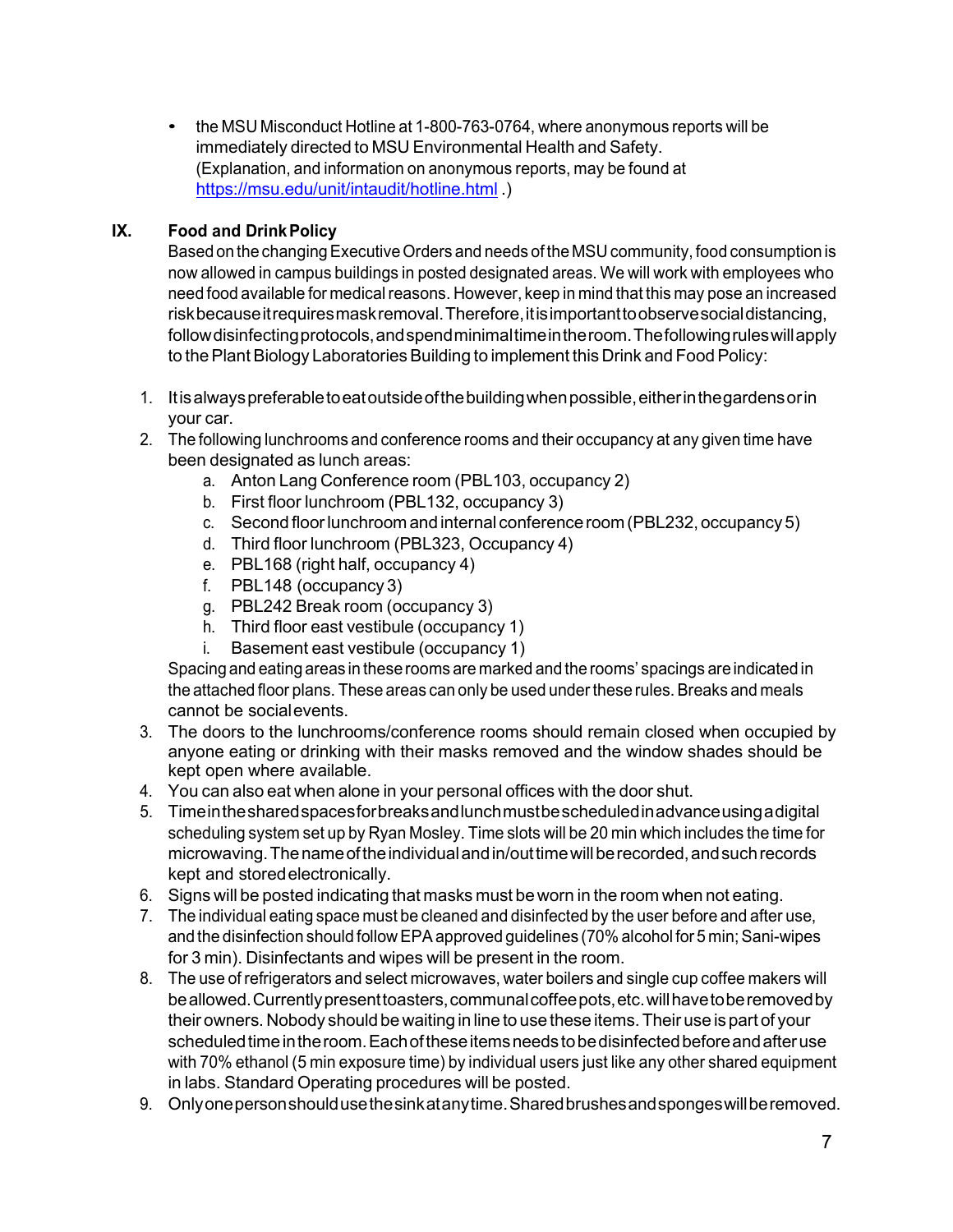10. Everyone should bring and take home all personal utensils and a plate or bowl for eating each day. All dish racks will be removed. Plates, bowls, and utensils should not be shared. Personal itemslikecupsormugsmustbekeptinalabeleddrawerortubNOTonthe countertop.Theuse of disposable cups, plates, bowls and utensils at this time is highly recommended.

- 11. No common knifes, spatulas, spoons can openers or serving utensils are permitted.
- 12. Food should be prepared and ready to heat and eat each day. Food should be in a labeled lunch bag in yourdesignatedrefrigeratororinside yourlabeled drawerortub. Nobulk foodin the refrigerator or freezer is permitted at this time. Bring only what you plan to eat that day. This minimizes touching items in the refrigerator. Take your bag home each evening.
- 13. Food should be prepared at home and only reheated and eaten in the lunchroom. No leftover food storage in refrigerators or freezers is permitted beyond the end of the day.
- 14. No common salt, pepper, sugar or other condiments will be permitted.
- 15. No books, magazines, newspapers, notebooks, games or computers are allowed in lunchrooms. Rooms are for eating only.
- 16. Snacks and community food to share should not be brought to work during this pandemic period.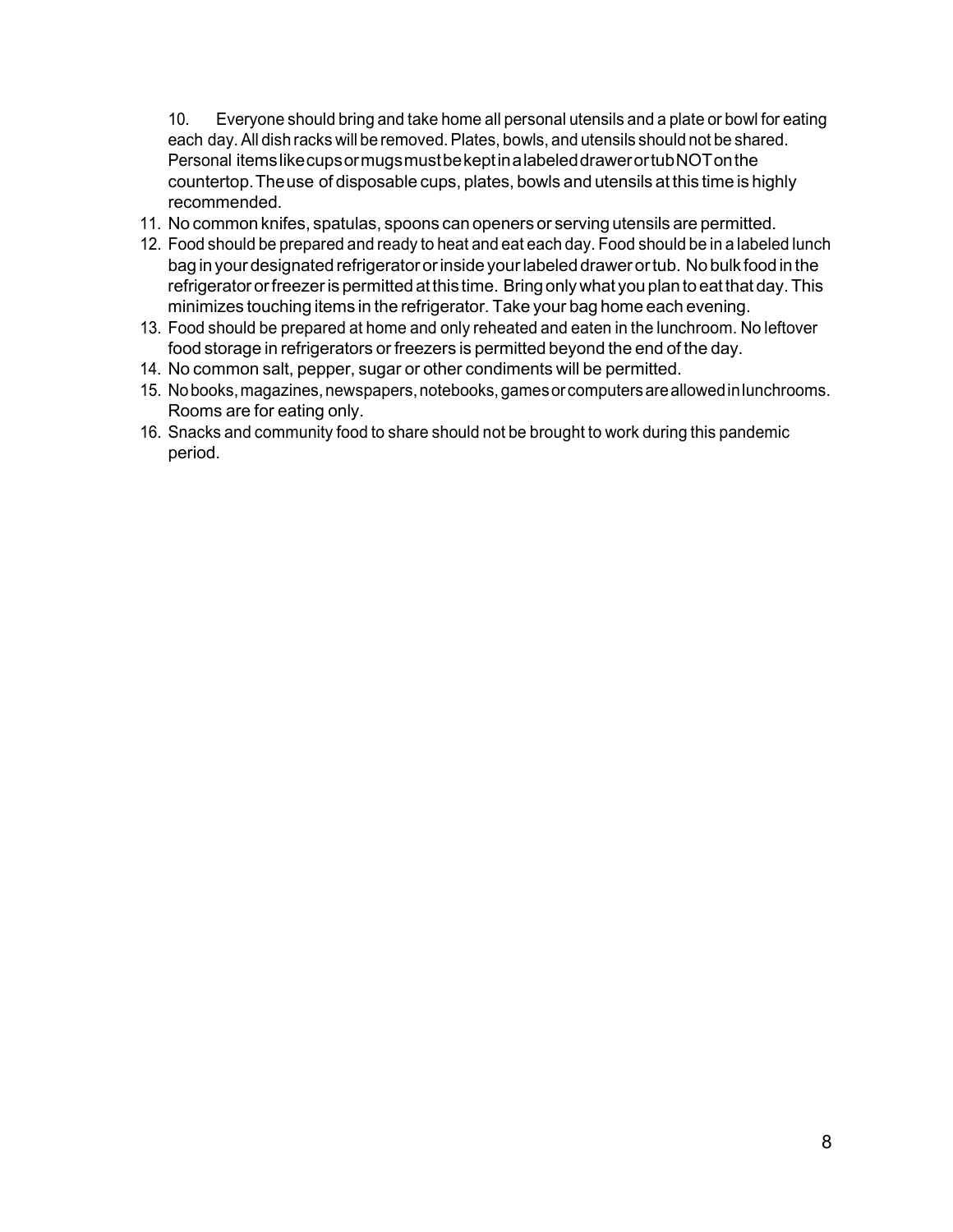# **Checklist for Return to Work Post COVID-19 for the Plant Biology Laboratories**

Prior to returning to work:

- $\Box$  Complete the mandatory training for Return to Work Post COVID-19.
- ◻ Obtainamask(s)thatcoversyourmouthandnose. Maskswillbeprovidedoryoucan also bring your own mask. Contact Emily Pawlowski [\(pawlow41@msu.edu\)](mailto:pawlow41@msu.edu) or Linda Danhof [\(danhof@msu.edu\)](mailto:danhof@msu.edu) to obtain a reusable, washable mask.
- $\Box$  Filethedaily health report before going to the building. If you have any symptoms or are feeling ill, stay at home.
- $\Box$  Minimize the transport of personal items between home and work.

Upon entering the building:

- $\Box$  Each person must enter the building using their own key card.
- $\Box$  Always maintain physical distances of 6 ft or more between co-workers.
- $\Box$  Maintain minimal physical distances between all people coming to and from work.
- $\Box$  Weara mask that covers your mouth and nose in labs, shared open offices, and public areas of the building such as hallways, staircases, elevators, growth chambers.
- $\Box$  Sanitize your hands with the sanitizer upon entering the building.
- $\Box$  Wash your hands upon entering your laboratory and avoiding touching your face. Wash your hands frequently while you are in the building.
- ◻ Placeallpersonalitemsinanofficeareawheretheywillnotbeexposedtootherworkers.
- $\Box$  Disinfect common areas and shared equipment in your laboratory (consult your laboratory protocol).

#### Bathrooms:

- $\Box$  Check occupancy of the bathroom before entering to maintain social distancing.
- $\Box$  Wash your hands upon entering and leaving the bathroom.
- $\Box$  Open the door of the bathroom with a clean paper towel and dispose of it immediately after entering or leaving the bathroom.

At the end of your shift

- $\Box$  Disinfect the work surface of your area.
- ◻ Disinfect your computer.
- $\Box$  Disinfect common or shared equipment in your laboratory (consult your laboratory protocol).
- $\Box$  Sanitize your hands at the exit and leave the building.